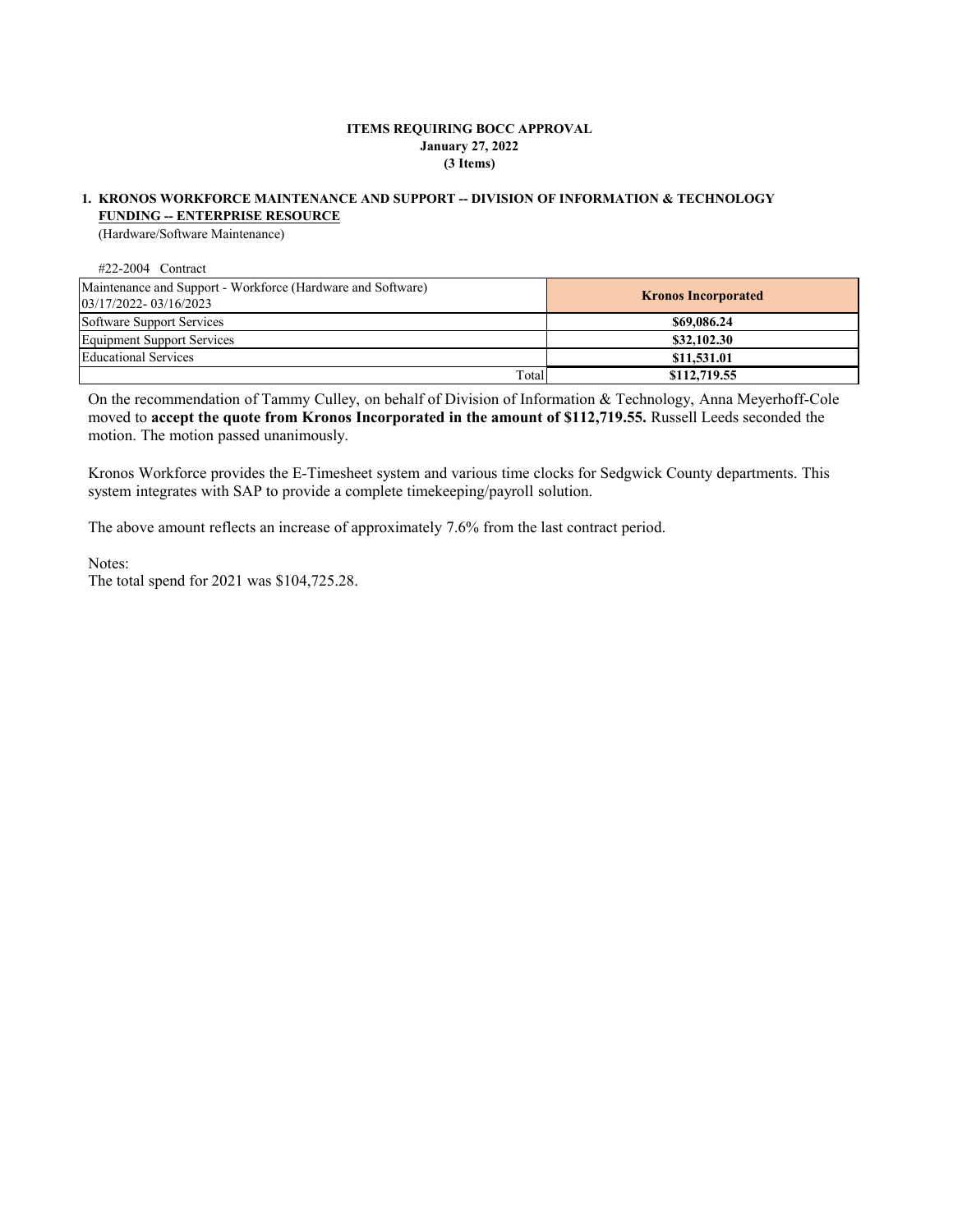#### **BOARD OF BIDS AND CONTRACTS JANUARY 27, 2022**

#### **2. GREEN CLIMBER REMOTE CONTROL MOWER -- PUBLIC WORKS FUNDING -- LV300 PRO REMOTE CONTROL MOWER**

(Joint Governmental Purchase - Sourcewell Contract #070821-GCL)

| $#22-2006$ Contract                      |                            |
|------------------------------------------|----------------------------|
|                                          | Key Equipment & Supply Co. |
|                                          | Price                      |
| LV300 Pro w/Flail and Bucket Attachments | \$69,572.50                |
|                                          |                            |

On the recommendation of Britt Rosencutter, on behalf of Public Works, Anna Meyerhoff-Cole moved to **accept the quote from Key Equipment and Supply Co. based on Sourcewell Contract #070821-GCL in the amount of \$69,572.50**. Kenly Zehring seconded the motion. The motion passed unanimously.

This piece of equipment is an industrial grade remote-controlled slope mower to be used by Public Works' field personnel throughout the county to safely mow and maintain steep slopes and difficult to reach locations within the public rights-of-way. These areas are currently unmaintainable or require time consuming work by hand. The mower also includes a versatile bucket attachment that will allow it to be used to clean box culverts of silt and debris, as well as move dirt and aggregate in areas where use of larger traditional equipment is not feasible.

This will be a new addition to the Public Works' fleet.

Notes:

This pricing was competitively bid through the Sourcewell bidding process.

### **Questions and Answers**

Anna Meyerhoff-Cole: Is there a maintenance or service package included or is this something we will be able to maintain ourselves?

John Medlam: We will be able to maintain it ourselves.

Russell Leeds: What is the anticipated life of this piece of equipment?

John Medlam: Hopefully 10 years.

Russell Leeds: So this is primarily going to be used for mowing steep grades that currently are not mowed and I understand it has other remote capabilities in other areas that are potentially dangerous for our employees to manage traditional tractors or backhoes or something like that. On the mowing side of this thing those slopes that are steep and hard to reach that we normally don't mow, is there a public safety reason to do that? Is the growth blocking signage? If we're not mowing it currently, is there a reason to mow those?

John Medlam: There's a reason to go around the edges because the overgrowth will slowly get up in the line of sight of the traffic.

Russell Leeds: I assume this item is budgeted within your existing allocation and budget authority. Was this money approved through the 2022 budget process?

Britt Rosencutter: Yes it was.

Russell Leeds: So this was something that was budgeted for?

Britt Rosencutter: Yes. It was approved by BoCC.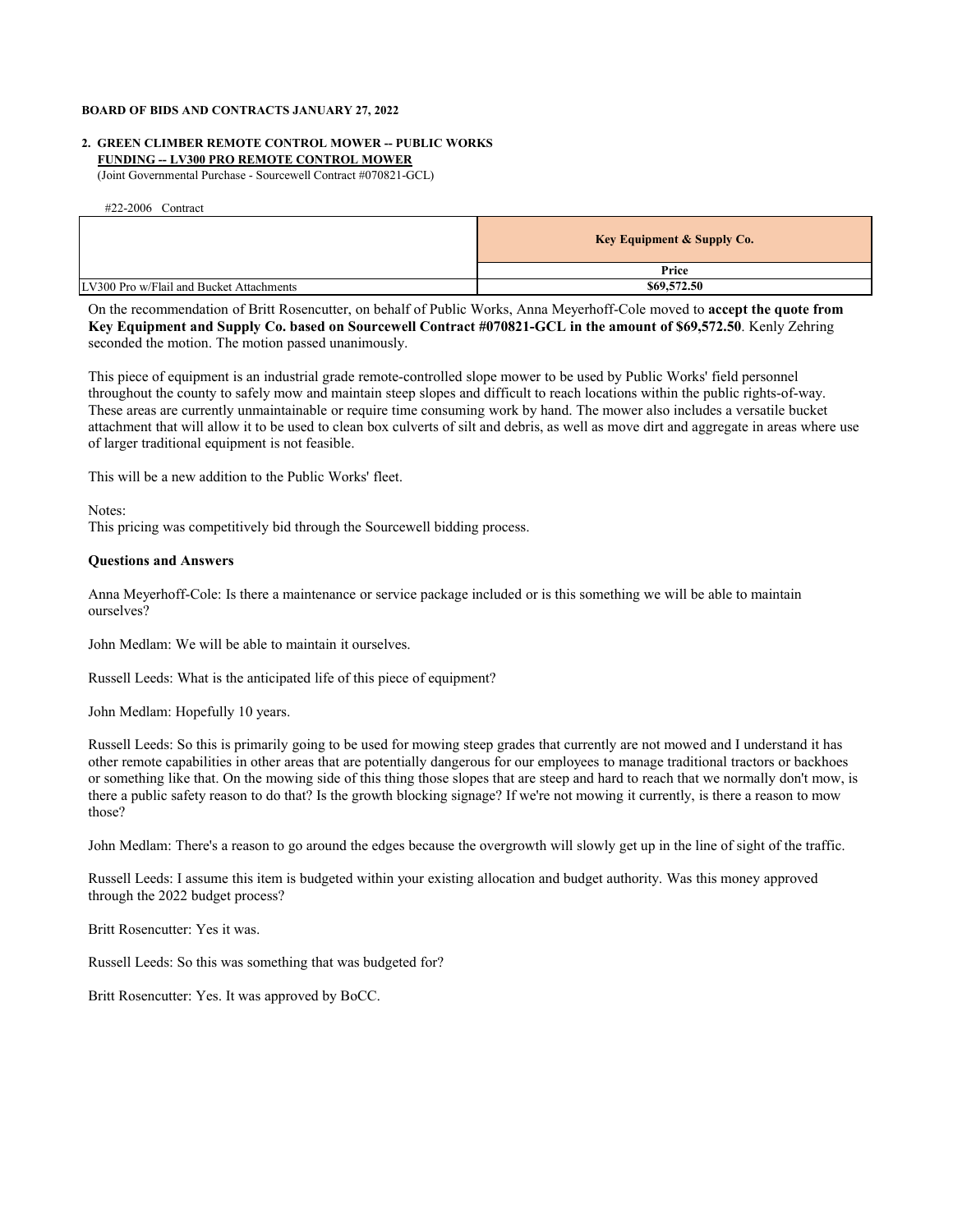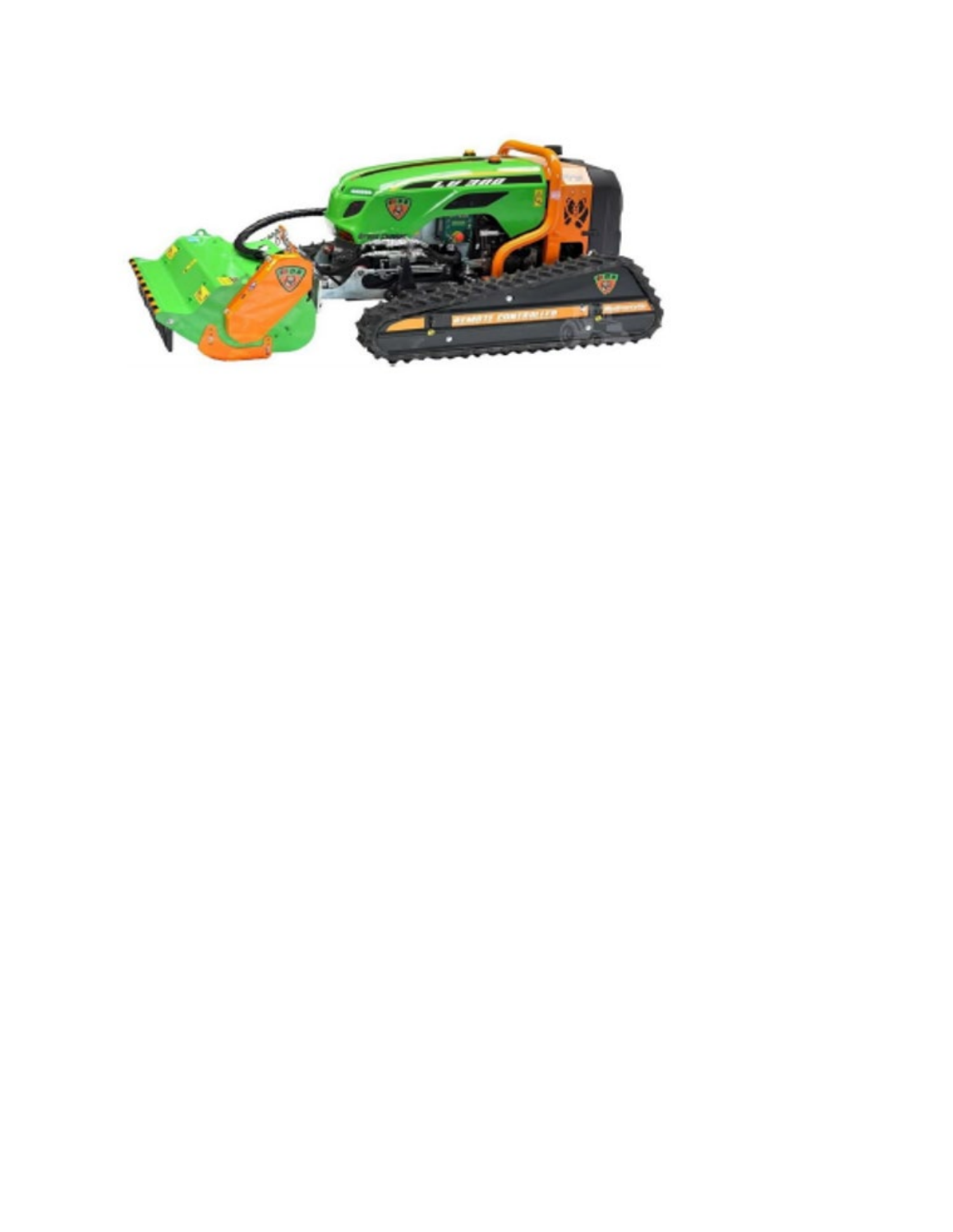#### **BOARD OF BIDS AND CONTRACTS JANUARY 27, 2022**

### **3. TEMP SERVICES - TRAVELING NURSES -- VARIOUS DEPARTMENTS FUNDING -- AMERICAN RESCUE PLAN ACT (ARPA)**

(Request sent to 48 vendors)

#### RFP #21-0062 Contracts

| Aequor Healthcare Services, LLC                                                                                          |                       | Arch Staffing & Consulting                                                                                               |                                                                           | Bilkins Inc.           |                                    |  |
|--------------------------------------------------------------------------------------------------------------------------|-----------------------|--------------------------------------------------------------------------------------------------------------------------|---------------------------------------------------------------------------|------------------------|------------------------------------|--|
| Positions                                                                                                                | <b>Hourly Rates</b>   | Positions                                                                                                                | <b>Hourly Rates</b>                                                       | Positions              | <b>Hourly Rates</b>                |  |
| RN                                                                                                                       | \$90.00               | RN                                                                                                                       | \$109.10                                                                  | RN                     | \$110.00/\$148.50                  |  |
| <b>LPN</b>                                                                                                               | \$70.00               | <b>LPN</b>                                                                                                               | \$76.10                                                                   | LPN                    | \$60.00/\$81.00                    |  |
| MA                                                                                                                       | \$50.00               | MA                                                                                                                       | \$67.10                                                                   | <b>CNA</b>             | \$50.00/\$67.50                    |  |
| <b>Conversion Fees</b>                                                                                                   |                       | Techs                                                                                                                    | \$76.10                                                                   | \$60.00/\$81.00<br>MA  |                                    |  |
| Incomplete                                                                                                               |                       | <b>CNA</b>                                                                                                               | \$49.10                                                                   | <b>Conversion Fees</b> |                                    |  |
|                                                                                                                          |                       | <b>EMT</b>                                                                                                               | \$76.10                                                                   | 0 to 3 months          | 12% of annual salary               |  |
|                                                                                                                          |                       | <b>Conversion Fees</b>                                                                                                   |                                                                           | 3 to 6 months          | 10% of annual salary               |  |
|                                                                                                                          |                       | $0-30$ days                                                                                                              | 25%                                                                       | Above 6 months         | 0%                                 |  |
|                                                                                                                          |                       | 31-90 days                                                                                                               | 20%                                                                       |                        |                                    |  |
|                                                                                                                          |                       | 91-120 days                                                                                                              | 15%                                                                       |                        |                                    |  |
|                                                                                                                          |                       | $121 + days$                                                                                                             | $$500.00$ Admin                                                           |                        |                                    |  |
|                                                                                                                          | Cedar Park Group Inc. |                                                                                                                          | <b>Cross Country Staffing, Inc. dba Cross Country Healthcare Services</b> |                        | Favorite Healthcare Staffing, Inc. |  |
| Positions                                                                                                                | <b>Hourly Rates</b>   | <b>Positions</b>                                                                                                         | <b>Hourly Rates</b>                                                       | Positions              | <b>Hourly Rates</b>                |  |
| RN                                                                                                                       | \$186.00              | <b>Vaccine RN</b>                                                                                                        | \$110.00                                                                  | RN                     | \$110.00                           |  |
| <b>LPN</b>                                                                                                               | \$123.20              | <b>Conversion Fees</b>                                                                                                   |                                                                           | LPN                    | \$77.00                            |  |
| MA                                                                                                                       | \$108.80              | Flat fee of \$500.00 after completion of 1,040 hours of work<br>(and for up to six (6) months from last date of service) |                                                                           | Tech                   | \$77.00                            |  |
| <b>CNA</b>                                                                                                               | \$80.00               |                                                                                                                          |                                                                           | <b>EMT</b>             | \$77.00                            |  |
| Tech                                                                                                                     | \$123.20              |                                                                                                                          |                                                                           | MA                     | \$68.00                            |  |
| <b>Conversion Fees</b>                                                                                                   |                       |                                                                                                                          |                                                                           | <b>CNA</b>             | \$50.00                            |  |
| 25% of the employer's annual base salary minus the profit made by the agency<br>while the employee worked for the agency |                       |                                                                                                                          |                                                                           | <b>Conversion Fees</b> |                                    |  |
|                                                                                                                          |                       |                                                                                                                          |                                                                           | RN                     | \$6,000.00                         |  |
|                                                                                                                          |                       |                                                                                                                          |                                                                           | LPN                    | \$4,500.00                         |  |
|                                                                                                                          |                       |                                                                                                                          |                                                                           | Tech                   | \$4,500.00                         |  |
|                                                                                                                          |                       |                                                                                                                          |                                                                           | <b>EMT</b>             | \$4,500.00                         |  |
|                                                                                                                          |                       |                                                                                                                          |                                                                           | MA                     | \$3,500.00                         |  |
|                                                                                                                          |                       |                                                                                                                          |                                                                           | <b>CNA</b>             | \$3,000.00                         |  |
| Greenstaff Medical Staffing LLC                                                                                          |                       | <b>HR</b> Support                                                                                                        |                                                                           | LanceSoft, Inc.        |                                    |  |
|                                                                                                                          |                       | Positions                                                                                                                | <b>Hourly Rates</b>                                                       | Positions              | <b>Hourly Rates</b>                |  |
|                                                                                                                          |                       | RN                                                                                                                       | \$120.00                                                                  | <b>Traveling Nurse</b> | \$96.75                            |  |
|                                                                                                                          |                       | LPN                                                                                                                      | \$80.00                                                                   | RN                     | \$68.15                            |  |
|                                                                                                                          |                       | MA                                                                                                                       | \$70.00                                                                   | <b>LPN</b>             | \$46.64                            |  |
| Incomplete                                                                                                               |                       | Phlebotomists (for testing)                                                                                              | \$70.00                                                                   | MA                     | \$24.58                            |  |
|                                                                                                                          |                       | Personal Admin Services                                                                                                  | \$50.00                                                                   | Techs                  | \$46.28                            |  |
|                                                                                                                          |                       | Drivers                                                                                                                  | \$48.00                                                                   | <b>CNA</b>             | \$22.81                            |  |
|                                                                                                                          |                       | Drug Screening                                                                                                           | \$70.00/person                                                            | <b>EMT</b>             | \$58.27                            |  |
|                                                                                                                          |                       | \$50.00/person<br><b>Background Check</b>                                                                                |                                                                           | <b>Conversion Fees</b> |                                    |  |
|                                                                                                                          |                       | <b>Conversion Fees</b>                                                                                                   |                                                                           | $0-1$ month            | 18% annualized salary              |  |
|                                                                                                                          |                       | $5\%$                                                                                                                    |                                                                           | 1-2 months             | 12% annualized salary              |  |
|                                                                                                                          |                       |                                                                                                                          |                                                                           | 3-4 months             | 5% annualized salary               |  |
|                                                                                                                          |                       |                                                                                                                          |                                                                           | above 4 months         | 0%                                 |  |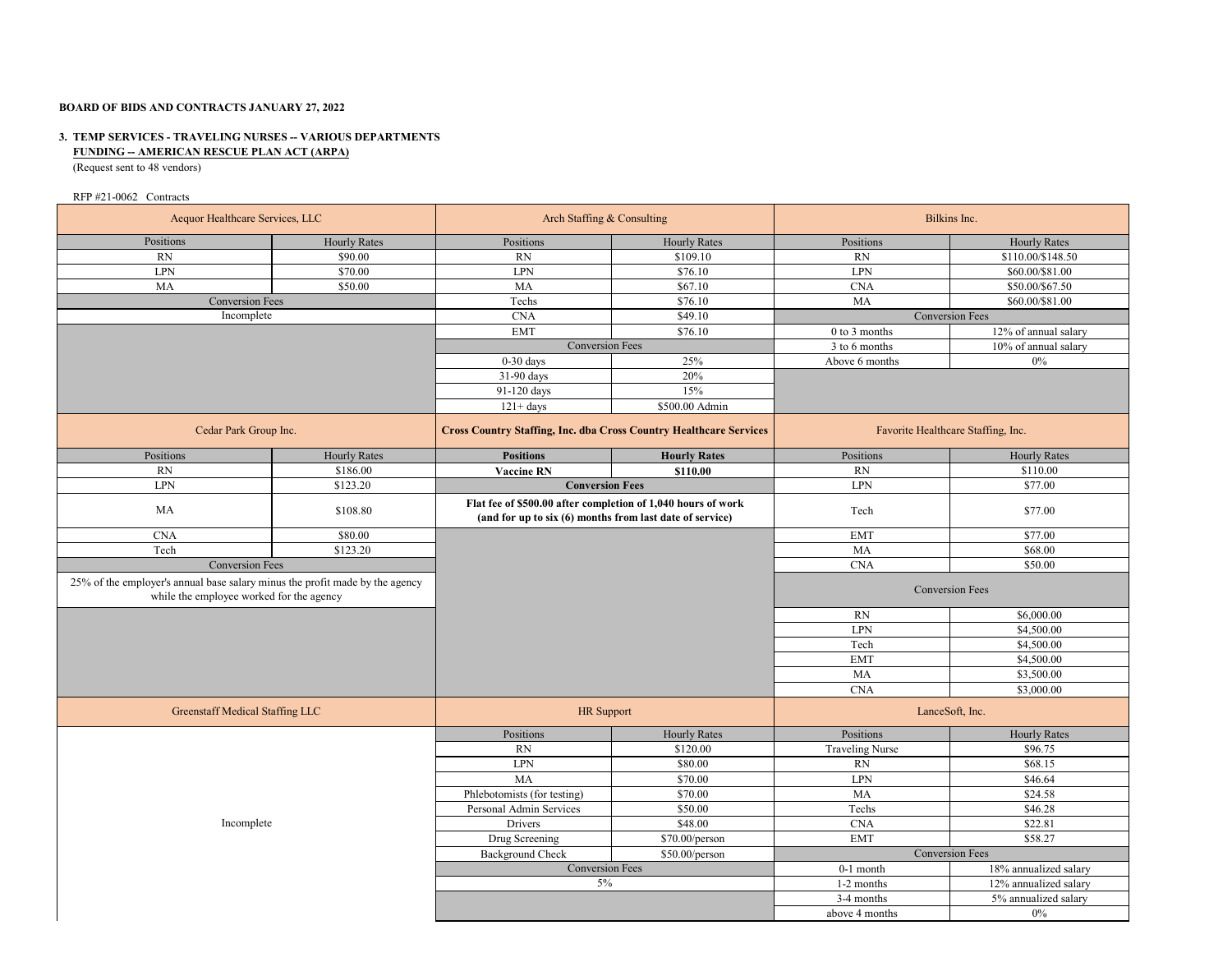| <b>Management Recruiters of Fort Worth-SW, L.P.</b><br>dba<br><b>Siter-Neubauer &amp; Associates</b> |                                           | Maxim Healthcare Staffing Services, Inc.    |                                                       | <b>Medical Alliance Staffing Resource</b>                                             |                                                                                                   |
|------------------------------------------------------------------------------------------------------|-------------------------------------------|---------------------------------------------|-------------------------------------------------------|---------------------------------------------------------------------------------------|---------------------------------------------------------------------------------------------------|
| <b>Positions</b>                                                                                     | <b>Hourly Rates</b>                       | Positions                                   | <b>Hourly Rates</b>                                   | Positions                                                                             | <b>Hourly Rates</b>                                                                               |
| RN                                                                                                   | \$92.00<br>\$138.00 (overtime/holidays)   | <b>Travel RN</b>                            | \$110.00                                              | RN                                                                                    | \$75.75                                                                                           |
| MA                                                                                                   | \$42.50<br>\$63.75 (overtime/holidays)    | RN                                          | \$82.00                                               | <b>LPN</b>                                                                            | \$70.25                                                                                           |
| <b>LPN/LVN</b>                                                                                       | \$53.50<br>\$80.25 (overtime/holidays)    | <b>LPN</b>                                  | \$77.00                                               | <b>CNA</b>                                                                            | \$35.75                                                                                           |
| <b>CNA</b>                                                                                           | \$48.75<br>\$73.13<br>(overtime/holidays) | Medical Specialist                          | \$52.50                                               | Epidemiologist                                                                        | \$62.75                                                                                           |
| <b>EMT</b>                                                                                           | \$53.50<br>\$80.25 (overtime/holidays)    | MA                                          | $\mathbf{Z}% ^{T}=\mathbf{Z}^{T}\times\mathbf{Z}^{T}$ | First & Last Day of Travel                                                            | \$48.00                                                                                           |
| <b>Phlebotomist/Lab Tech</b>                                                                         | \$73.13<br>\$48.75<br>(overtime/holidays) | <b>CNA</b>                                  | \$50.00                                               | M&EI                                                                                  | \$24.00                                                                                           |
| <b>Conversion Fees</b>                                                                               |                                           | <b>EMT</b>                                  | \$77.00                                               | Lodging Daily Rate                                                                    | \$51.50                                                                                           |
| $0-200$ hours                                                                                        | 33% of first year<br>annual salary        | <b>Conversion Fees</b>                      |                                                       | <b>Conversion Fees</b>                                                                |                                                                                                   |
| 201-400 hours                                                                                        | 30% of first year<br>annual salary        | Aggregate Hours Worked<br>(12 month period) | Fee: % of Annualized Starting<br>Salary               | Medical ASR                                                                           | Timeframe worked at facility through Permanent Placement Fee (percentage<br>of contracted salary) |
| 401-600 hours                                                                                        | 27.5% of first year<br>annual salary      | $0 - 260$                                   | 20%                                                   | 30 days                                                                               | 10%                                                                                               |
| 601-800 hours                                                                                        | 25% of first year<br>annual salary        | 261-520                                     | 15%                                                   | 31 days or more                                                                       | 5%                                                                                                |
| 801-1000 hours                                                                                       | 20% of first year<br>annual salary        | 521-780                                     | 10%                                                   |                                                                                       |                                                                                                   |
| $1000+$ hours                                                                                        | $0\%$                                     | 781-1040                                    | 5%                                                    |                                                                                       |                                                                                                   |
|                                                                                                      |                                           | $1041+$                                     | $0\%$                                                 |                                                                                       |                                                                                                   |
| Medical Edge Recruitment, LLC                                                                        |                                           | OCC Inc. dba OC Service                     |                                                       | ProLink Healthcare, LLC                                                               |                                                                                                   |
| Positions                                                                                            | <b>Hourly Rates</b>                       | Positions                                   | <b>Hourly Rates</b>                                   | Positions                                                                             | <b>Hourly Rates</b>                                                                               |
| RN                                                                                                   | \$110.00                                  | RN                                          | \$99.50                                               | RN                                                                                    | \$110.00                                                                                          |
| LPN                                                                                                  | \$77.00                                   | LPN                                         | \$72.00                                               | LPN                                                                                   | \$77.00                                                                                           |
| <b>CNA</b>                                                                                           | \$50.00                                   | MA                                          | \$65.50                                               | MA                                                                                    | \$68.00                                                                                           |
| MA                                                                                                   | \$68.00                                   | Techs                                       | \$72.00                                               | Techs                                                                                 | \$77.00                                                                                           |
| Techs                                                                                                | \$77.00                                   | EMT                                         | \$72.00                                               | <b>CNA</b>                                                                            | \$50.00                                                                                           |
| Any Other Position                                                                                   | Pay Rate $+42%$                           | <b>CNA</b>                                  | \$48.50                                               | <b>EMT</b>                                                                            | \$77.00                                                                                           |
| <b>Conversion Fees</b>                                                                               |                                           | <b>Conversion Fees</b>                      |                                                       | <b>Conversion Fees</b>                                                                |                                                                                                   |
| % of Annual Salary - prorated for hours billed                                                       |                                           | \$2,500.00 per conversion                   |                                                       | Direct Hire Fee<br>(amount paid if hired prior to/during<br>initial assignment)       | 25% of hired employee's first year<br>salary                                                      |
| 20%                                                                                                  |                                           |                                             |                                                       | <b>Buyout Fee</b><br>(amount paid if hired after<br>completion of initial assignment) | Prorated off 25% and accumulated<br>hours                                                         |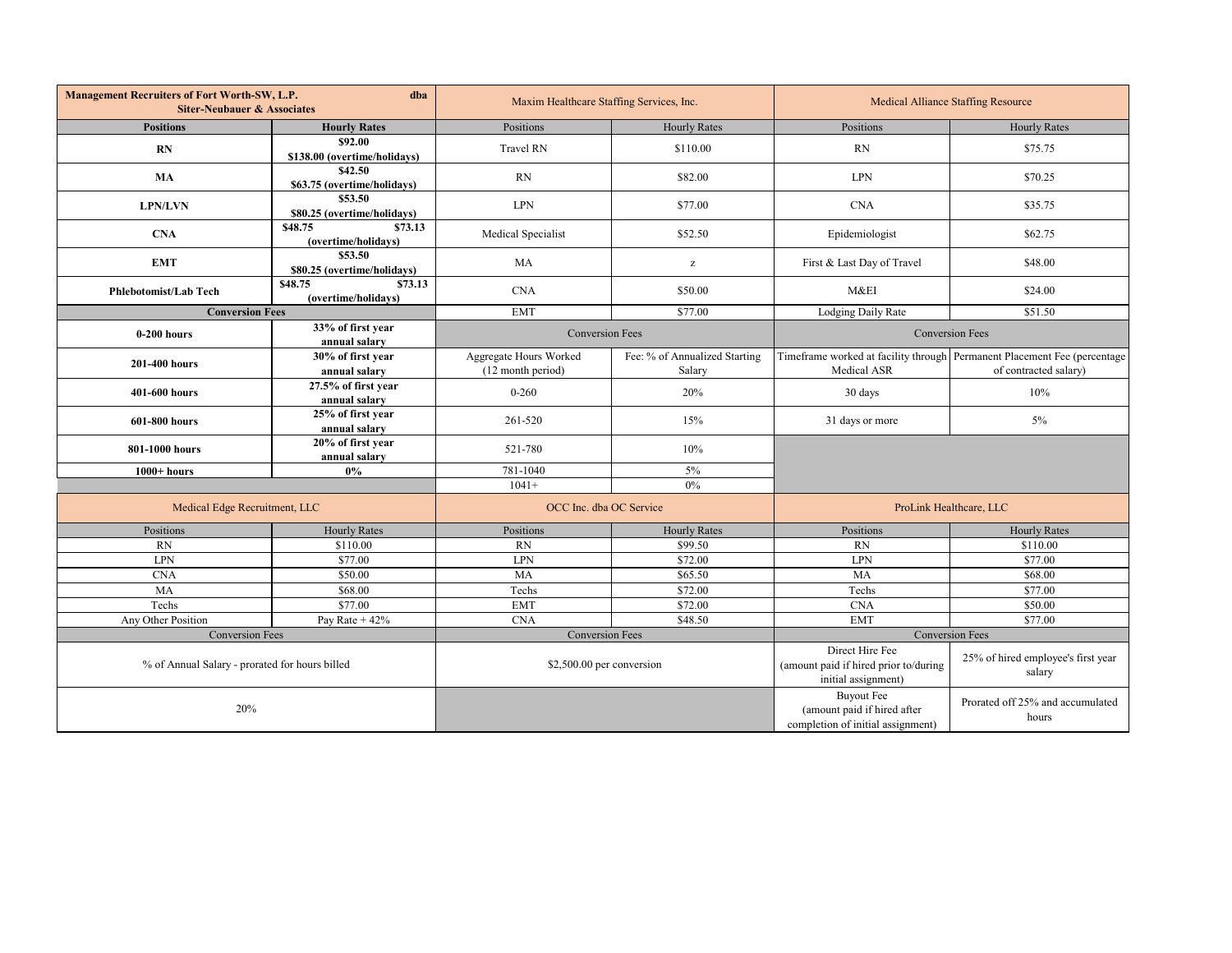| R.L. Klein & Associates |                          | ShareSTAFF, LLC                   |                         | <b>Staff Today Inc. (STI)</b>           |                     |
|-------------------------|--------------------------|-----------------------------------|-------------------------|-----------------------------------------|---------------------|
| Positions               | <b>Hourly Rates</b>      | Positions                         | <b>Hourly Rates</b>     | <b>Positions</b>                        | <b>Hourly Rates</b> |
| RN                      | \$105.00                 | <b>RN</b>                         | \$128.00                | <b>RN</b>                               | \$112.00            |
| <b>LPN</b>              | \$75.00                  | <b>LPN</b>                        | \$110.00                | <b>LPN</b>                              | \$76.75             |
| MA                      | \$65.00                  | <b>CNA</b>                        | \$75.00                 | <b>CNA</b>                              | \$49.50             |
| Techs                   | \$75.00                  | <b>Conversion Fees</b>            |                         | MA                                      | \$67.00             |
| <b>CNA</b>              | \$48.00                  | 0-500 hours of performed work     | \$10,000.00             | NP                                      | \$187.00            |
| EMT                     | \$75.00                  | 501-1,000 hours of performed work | \$5,000.00              | <b>EMT</b>                              | \$75.00             |
| <b>Conversion Fees</b>  |                          | 1,001+ hours of performed work    | \$250.00 Processing Fee | Techs<br>\$75.00                        |                     |
| Waived                  |                          |                                   |                         | <b>Conversion Fees</b>                  |                     |
|                         |                          |                                   |                         | <b>Hours Worked</b>                     | Rates               |
|                         |                          |                                   |                         | $1-160$                                 | 16%                 |
|                         |                          |                                   |                         | 161-280                                 | 14%                 |
|                         |                          |                                   |                         | 281-340                                 | 13%                 |
|                         |                          |                                   |                         | 341-400                                 | 12%                 |
|                         |                          |                                   |                         | 401-460                                 | $11\%$              |
|                         |                          |                                   |                         | 461-520                                 | $10\%$              |
|                         |                          |                                   |                         | 521-680                                 | 9%                  |
|                         |                          |                                   |                         | 681-720                                 | 8%                  |
|                         |                          |                                   |                         | $721+$                                  | $0\%$               |
| No Bid                  | Advanced Personnel, Inc. | <b>Apprentice Personnel</b>       | Exhibit Arts, LLC       | <b>Express Employment Professionals</b> | <b>LSI</b> Staffing |
|                         | Manpower                 | Pure Health Nursing LLC           | Randstad                | Syndeo Staffing                         | The Arnold Group    |

On the recommendation of Joe Thomas, on behalf of various departments, Anna Meyerhoff-Cole moved to **accept the proposals from Cross Country Staffing, Inc. dba Cross Country Healthcare Services, Management Recruiters of Fort Worth-SW L.P., and Staff Today, Inc. (STI) for the rates listed above and in their proposal responses for a contract period of one (1) year with three (3) one (1) year options to renew.** Russell Leeds seconded the motion. The motion passed unanimously.

An evaluation committee comprised of Lucretia Burch and Brad Ashens - Health Department; Jeannette Livingston - CDDO; Amy Murray - Human Resources; Nancy Delgado - Appraiser's Office; and Joe Thomas - Purchasing evaluated the proposal responses based on the criteria set forth in the RFP. Based on scoring, the above three (3) proposers were chosen for award.

Due to the ongoing pandemic, the Health Department and various other departments at times may require traveling nurses provided by temp services to address the urgent and emergent needs of the community. Temp agencies will ensure people hired meet the minimum qualifications of the position. These agencies will meet with assigned county personnel monthly or more frequently to review the scope of work, temp agency performance, staffing needs, performance of temp employees, communication between the agencies and Sedgwick County, and other pertinent topics.

Funding is being provided by the American Rescue Plan Act (ARPA).

Notes:

This is a proposal and not a bid. Proposals are scored based on criteria set forth in our RFP. There are five (5) components to this RFP:

| Component                                                 | Points |
|-----------------------------------------------------------|--------|
| A. Meeting all requirements as stated in proposal request | 20     |
| B. Competitive conversion fees                            | 25     |
| C. Pre-employment screening process                       | 25     |
| D. References                                             | 15     |
| E. Pricing*                                               |        |
| Total Points                                              | 100    |